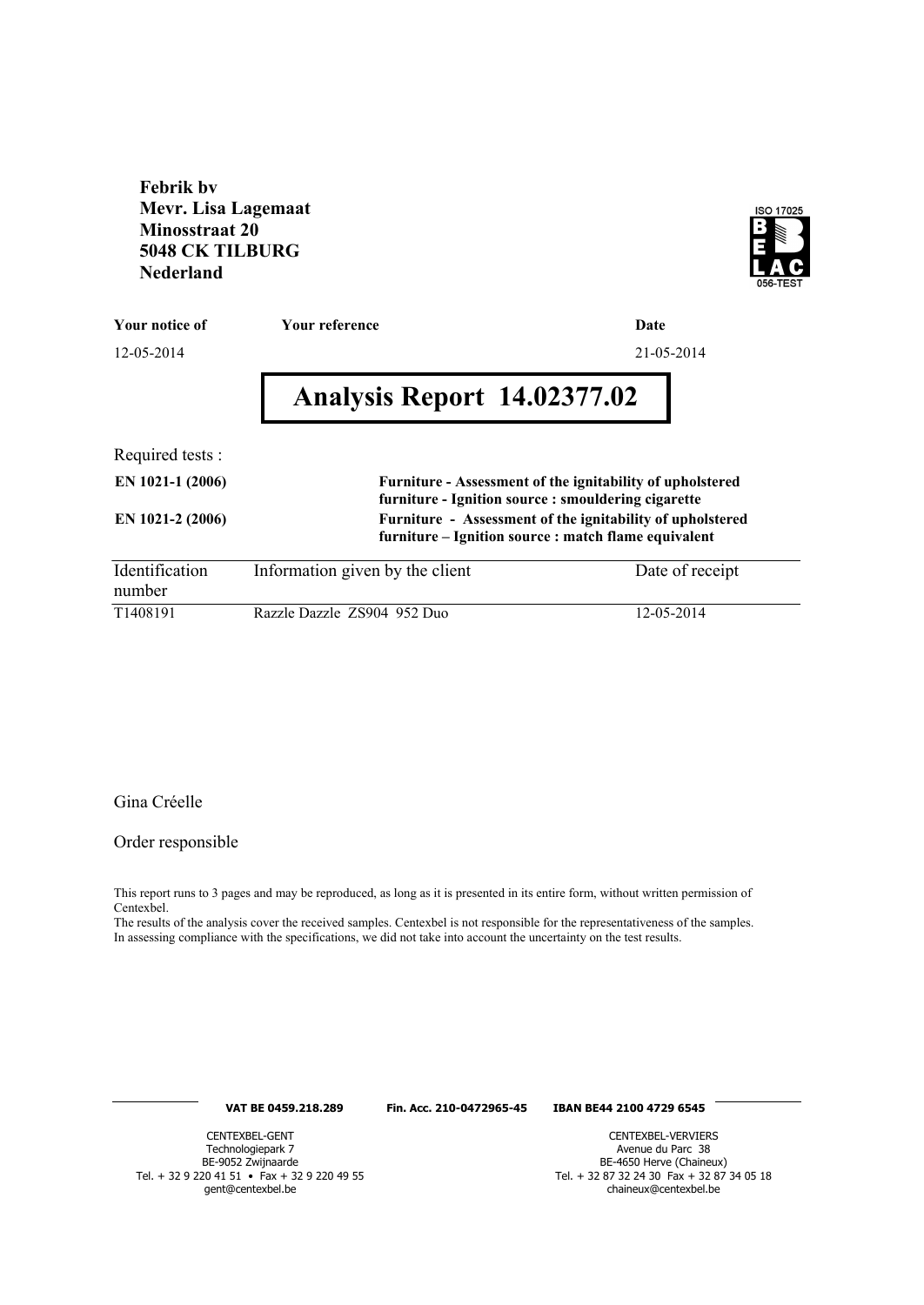## **Reference: T1408191 - Razzle Dazzle ZS904 952 Duo**

*Furniture - Assessment of the ignitability of upholstered furniture - Ignition source : smouldering cigarette*

| Date of ending the test     | 21-05-2014                            |
|-----------------------------|---------------------------------------|
| Standard used               | EN 1021-1 (2006)                      |
| Deviation from the standard | -                                     |
| Conditioning                | 23 $\degree$ C, relative humidity 50% |

The following test results relate only to the ignitability of the combination of materials under the particular conditions of test ; they are not intended as a means of assessing the full potential fire hazard of the materials in use.

| Water soaking of the cover | No.                                                                       |
|----------------------------|---------------------------------------------------------------------------|
| Filling                    | T 23140 (Recticel) - non-fire retardant foam - $\pm$ 22 kg/m <sup>3</sup> |

|                                        |              | 2            |
|----------------------------------------|--------------|--------------|
| <b>Smouldering criteria</b>            |              |              |
| Unsafe escalating combustion           | no           | no           |
| Test assembly consumed                 | no           | no           |
| Smoulders to extremities               | no           | no           |
| Smoulders through thickness            | no           | no           |
| Smoulders more than 1 hour             | no           | no           |
| Final examination / active smouldering | no           | no           |
| <b>Flaming criteria</b>                |              |              |
| Occurence of flames                    | no           | no           |
|                                        |              |              |
|                                        | non-ignition | non-ignition |

**Conclusion Non-ignition**

Performed under accreditation in the fire lab under the responsibility of Filip Ghekiere